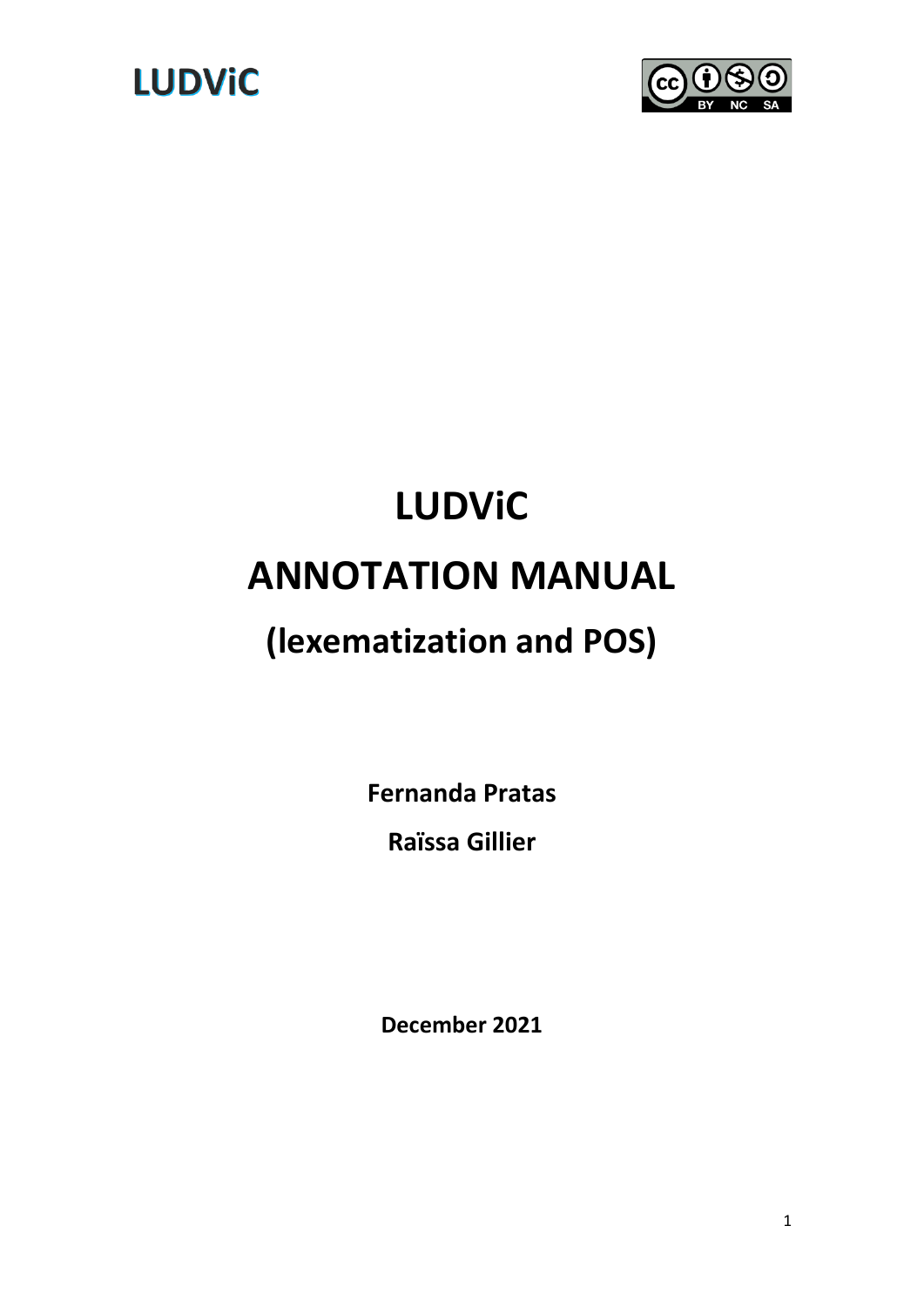# **LUDViC**



### Index

<span id="page-1-0"></span>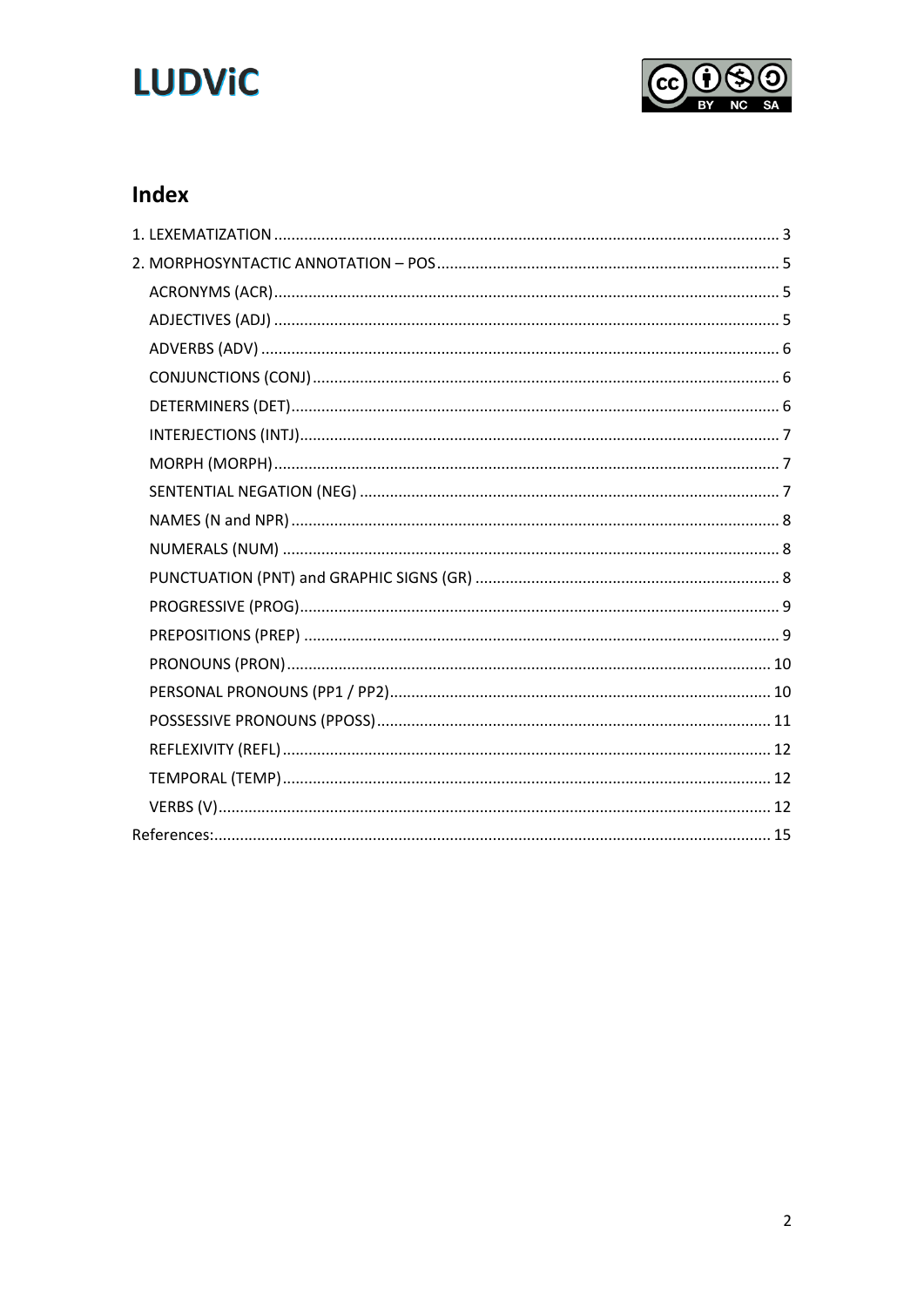

### 1. LEXEMATIZATION

Since the orthographic transcription of oral data reflects some aspects of the phoneticphonological variation between linguistic varieties, the same lexical item can occur in different graphic forms. Thus, the lexeme consists of a 'functional' level that allows grouping and relating distinct variants corresponding to the same lexical item. Lexemes should not, however, be interpreted as forms corresponding to a standard variety, as this does not exist in the language. $1$ 

The selection of the lexeme was based on the Santiago variety, as this is the oldest dialectal variety and also the one best described and with the greatest number of reference documents (grammars, dictionaries, etc.). Thus, the *Dicionário do Crioulo de Santiago (Cabo Verde)* (Brüser et al 2002) was adopted as a reference for the attribution of lexemes, making some orthographic adjustments according to the rules elaborated for data transcription (Cf. LUDViC Transcription Rules).

All words are lexematized in their 'neutral' form, that is, without plural, gender, degree or TMA morphemes. So, the words *kondisõis, boa, dretinh* and *flaba*, for example, receive the respective lexemes *kondison, bon, dretu* and *flá*.

### **GENERAL CONSIDERATIONS**

### ➢ **Multiple variants**

In the case of words with two (or more) variants registered in the Dictionary (e.g. *li* and *ali*), the lexeme selection criterion is the frequency factor. Thus, the form with the highest number of occurrences in the corpus is the one corresponding to the lexeme.

### ➢ **Verbs**

Some verbs, especially those that occur in the leeward varieties, present the alternation of the final vowel -e / -i.

(1) Examples:

*bebe / bebi nase / nasi rabende / rabendi*

 $1$  This is the reason why the word lexeme was adopted, and not lemma. However, for reasons related to the international established practice in digital corpora and the functioning of the internal system of the TEITOK platform (where the materials are available), the word *lemma* is used in the XML files to name the corresponding attribute of this level of annotation.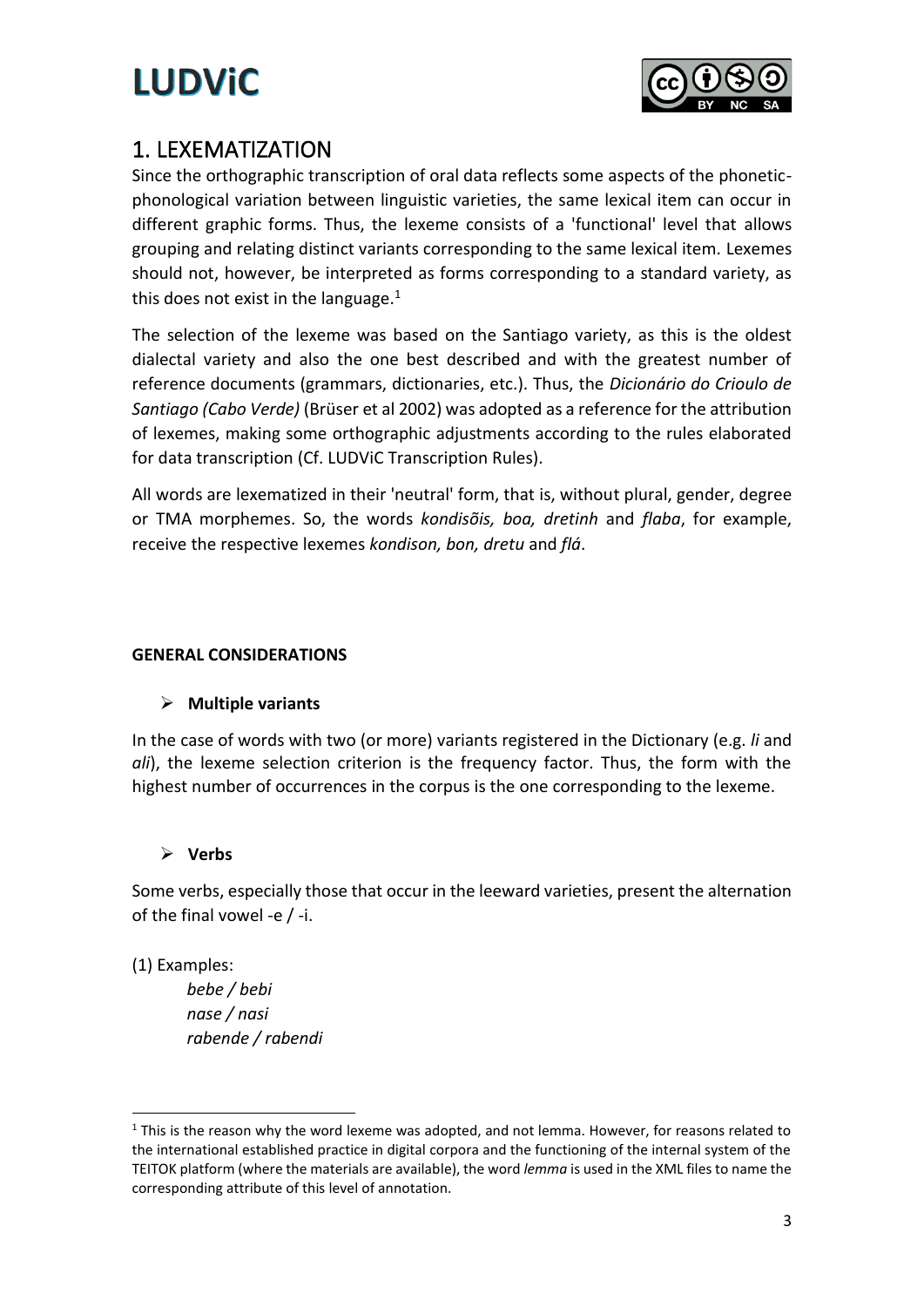



In these cases, the lexeme always corresponds to the verbal form ending in -e. This decision is related to the fact that this is the form to which the TMA morphemes *-ba*,  *du* and *-da*, characteristic of the leeward varieties, are associated: *bebeba* (*\*bebiba*); *fazedu* (*\*fazidu*); *kumeda* (*\*kumida*).

### ➢ **Suppletive verbal forms**

The suppletive verbal forms receive the lexeme corresponding to the infinitive form of Portuguese.

(2) Examples:

*tinha* LEXEME: ter (not *tene*) *sabia* LEXEME: saber (not *sabe*) *kizer* LEXEME: querer (not *krê*)

#### ➢ **Past Participle** *versus* **Adjective**

Past participle forms that appear in compound tenses or in passive structures are lexematized as the base form of the corresponding verb (and are tagged as V:PART).

(3) Examples:

| Nes últim sink one N ten <b>bod</b> .          | LEXEME: bá     |
|------------------------------------------------|----------------|
| Foi undi ki nu foi djuntadu.                   | LEXEME: djunta |
| Asves N ta flá sata <b>perdedu</b> txeu tenpu. | LEXEME: perde  |
| Es tá ta pensá k já N tinha <b>perdid</b> .    | LEXEME: perde  |

When a participial form has the syntactic function of an adjective, it is lexematized as an adjective (and receives the tag ADJ).

(4) Examples:

| Entãu, nu ten txeu kuzas asin <b>ligadu</b> a alunus () LEXEME: ligadu        |                 |
|-------------------------------------------------------------------------------|-----------------|
| Santantãu ten uns son k é mut moda <b>afransezod</b> . LEXEME: afransezadu    |                 |
| () já bu ten kel mastru <b>bistidu</b> na bo kaza lá.                         | LEXEME: bistidu |
| () k é kel papa o kel fijon o kel batata <b>firvid</b> k let. LEXEME: ferbedu |                 |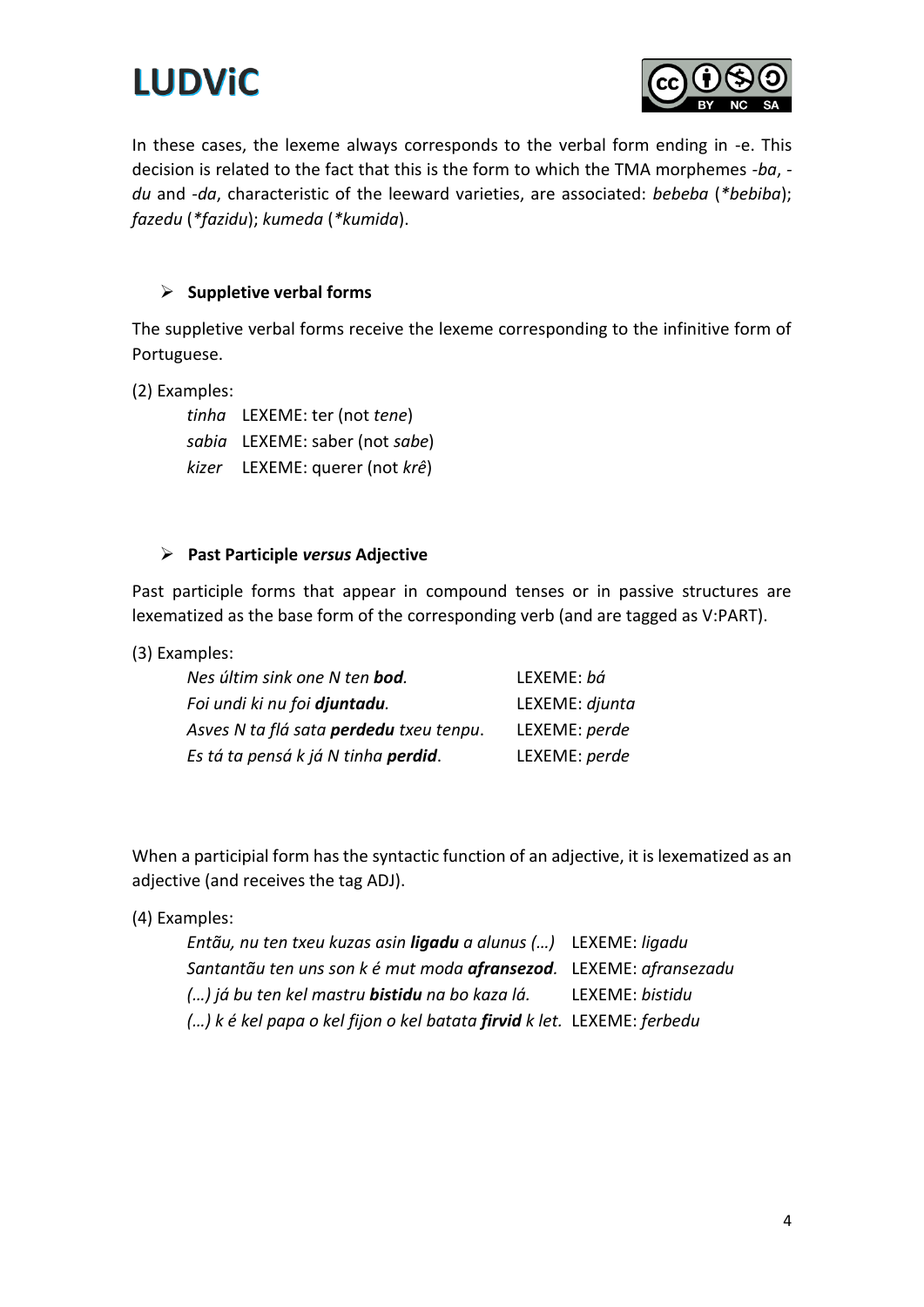

### <span id="page-4-0"></span>2. MORPHOSYNTACTIC ANNOTATION – POS

The tag set used for morphosyntactic annotation was designed considering data specificity. It consists of main morphological categories, to which we have added, when necessary, the subcategories relating to inflection in gender, number, degree or TMA. The two levels of information are separated by a colon ( : ). In the case of personal and possessive pronouns and suppletive verbal forms, the separation is done with a dot ( . ), since the 'parts' that form the tag do not correspond to distinct morphemes in the word.

(5) Examples:

N:PL = plural name (e.g. *fidjus*) V:PART = past participle verb (e.g. *fitxadu*)

PP1.1SG = personal pronoun, 1ª person singular (e.g. *N*) V.PAST = suppletive verbal form in past (e.g. *era*)

Inflection-related tags follow the order in which the morphemes occur in the word.

(5) Examples:

*brazilera* = ADJ:F (braziler + a) *kondisons* = N:PL (kondison + s) *senhurinha* = N:DIM:F (senhur + inh + a)

### <span id="page-4-1"></span>ACRONYMS (ACR)

Acronyms are tagged as ACR.

(6) Examples:

*Trabadju di skola, pamó mi é prufesora di EBI [ACR]. Enton el falá má kel senhora lá na institut, lá na IP [ACR] ond é k jent ta formá.*

### <span id="page-4-2"></span>ADJECTIVES (ADJ)

The ADJ tag applies to canonical adjectives, adjective participle forms, and ordinal numerals.

(7) Examples:

*Mininus era mas pikinoti [ADJ:DIM] (…) es ka ta fazi abuzu na otu, es é só idukadu [ADJ]. Ah ántis e era mas sabi [ADJ] purkê N ta vendeba otrus venda (…) El tava kubrid [ADJ] k un pone (…)*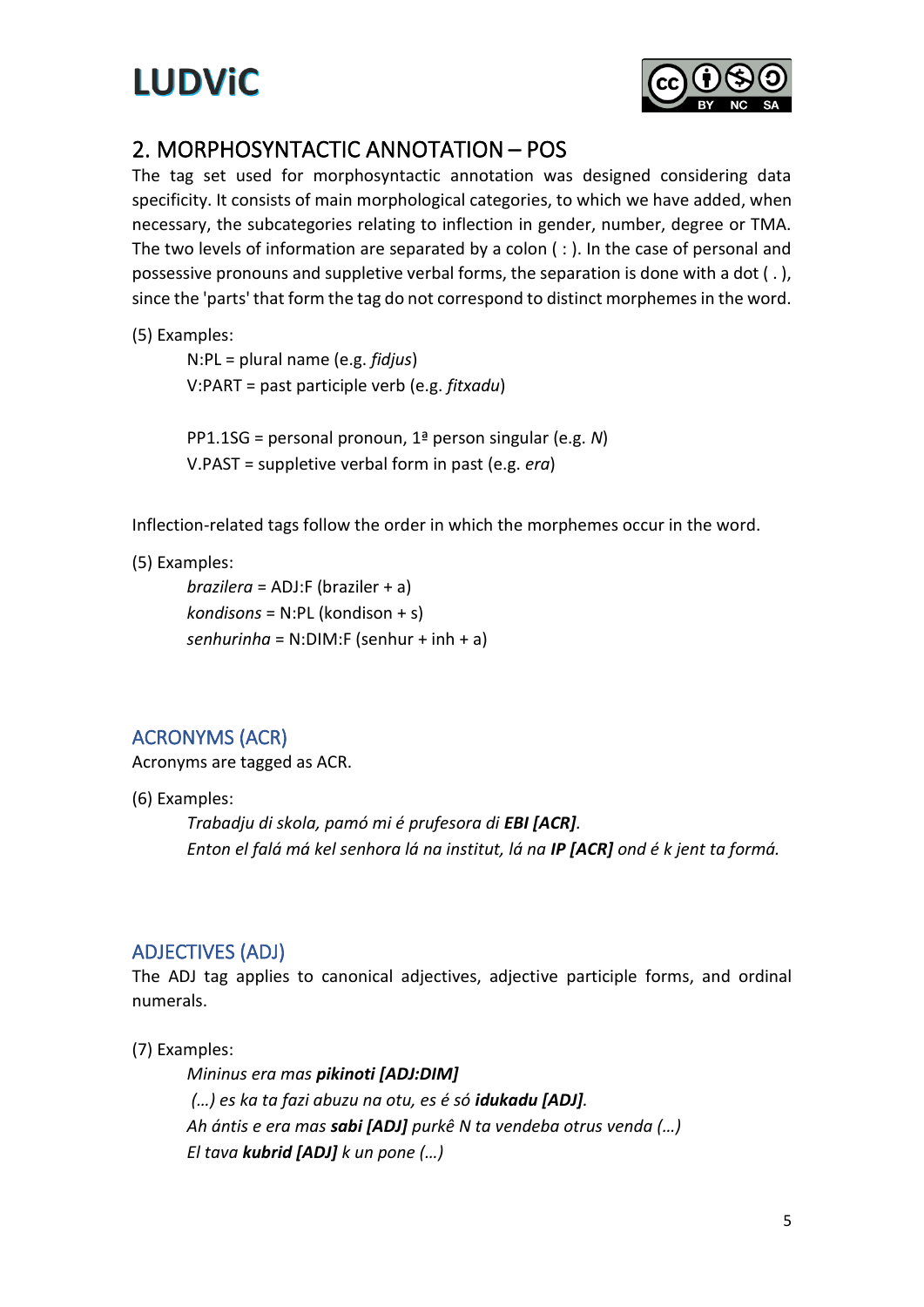



*Alguns part k tava danifikod [ADJ], es metê pilar. Pur ise k N dzê-b, asves bo ka ta konsegí dá kel atensãu individualizod [ADJ]. Grinhasin, un ves bo tava bá eh terser [ADJ] one, kuart [ADJ] one, kint [ADJ] one, sest, sétim.*

*N studá kinta [ADJ:F] i sesta [ADJ:F] klase na Krakinha.*

### <span id="page-5-0"></span>ADVERBS (ADV)

The ADV tag applies to all adverbs (note that the *ka* and *ne* morphemes are annotated with the NEG tag as they are not adverbs, but just functional heads marking sentential negation).

(9) Examples:

*Djá N podi fla-u zona e muda txeu [ADV]. N ta mora li [ADV] na Krus di Piku. Dipos di ki N pasaba mal [ADV], oji N ben pasa mas [ADV] razuável. N ta dze-s: "nãu [ADV], N ta bá dvagarinh [ADV:DIM]".*

### <span id="page-5-1"></span>CONJUNCTIONS (CONJ)

The tag CONJ applies to some conjunctions, as well as to the complementizers *ki / k*, *ma* and *kmá*.

(10) Examples:

*Grinhasin d not, s [CONJ] N bá pa Sonsent, N ten med d saí d nos kaza. Saúdi stá mas o [CONJ] menus. N ka baba skola, mas [CONJ] N ka morri. Nen [CONJ] maskulinu, nen [CONJ] fiminina.*

*Kaminhu é un bokadinhu distanti, N ten ki [CONJ] anda txeu. Au tud N ta kontá k [CONJ] N tiv des fidj. Nãu, Kabu Verdi, ami, N sata atxa ma [CONJ] stá dizenvolvi bastanti. Es ta enxiná ses fidj kmá [CONJ] spanhol é inportant.*

### <span id="page-5-2"></span>DETERMINERS (DET)

The DET tag applies to definite and indefinite articles, quantifiers and demonstrative adjectives.

(11) Examples:

*Fejon tanben u [DET] mesmu [DET] forma.*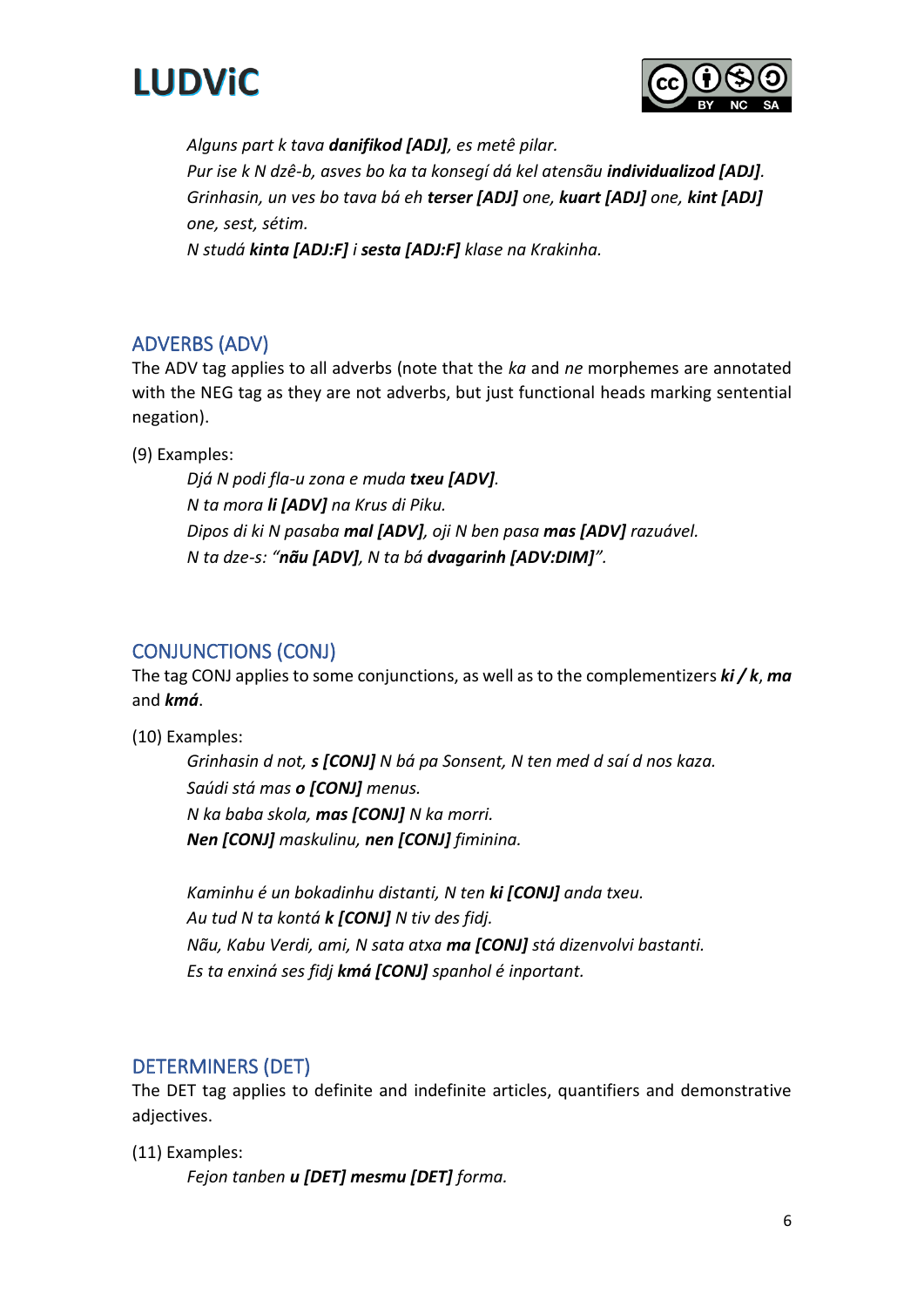



*Grinhasin, bo ten menine k uns [DET:PL] konportament!*

*Nu ta uza txeu [DET] kartas, nu ta fazi txeu [DET] jogus, nu ta kanta txeu. N ka ta sai pa anda ninhun [DET] kau. Mas a vida a vida kontinua, jent tá na luta tod [DET] dia.*

*N ka ta skesê ese [DET] koza li. Es txoma kes [DET:PL] alunu di ária siênsia i teknolojia i alunus di eletrisidadi.*

### <span id="page-6-0"></span>INTERJECTIONS (INTJ)

The INTJ tag applies to the words/expressions that express a value of admiration, confirmation, denial, pain, etc..

(12) Examples:

*N mora lá, prontu [INT], iá N ten nhas kumadri ku nhas konpadri lá. Nah [INT], es tá ku ses pai. N ta dzê: "uaba [INT], purtuges é un língua k N ta konpriendê".*

### <span id="page-6-1"></span>MORPH (MORPH)

The MORPH tag is used exclusively to annotate the morpheme *a*, which interpretation is still uncertain. The two main lines of analysis discussed in the literature consist in its interpretation as an allomorph of the adverb *djá* or as a grammaticalized morpheme (Swolkien 2015).

(13) Examples:

*A [MORPH] m tiv na Praia. Mi era só ku kes menines, k es era jems, a [MORPH] bo oiá? El ben ku se vint i tal ane, a [MORPH] l reformá li, a [MORPH] l bá pa Kab Verd.*

### <span id="page-6-2"></span>SENTENTIAL NEGATION (NEG)

The NEG tag applies only to the sentential negation markers *ka*, common to all dialectal varieties, and to *ne*, which occurs at least in the Santo Antão and São Vicente varieties. The negative item *nãu* / *nau* is tagged as ADV.

(14) Examples:

*En prinsípiu kabra nu ka [NEG] ten, nu ten só bodi. Asin, mi, N ka [NEG] ten inemig.*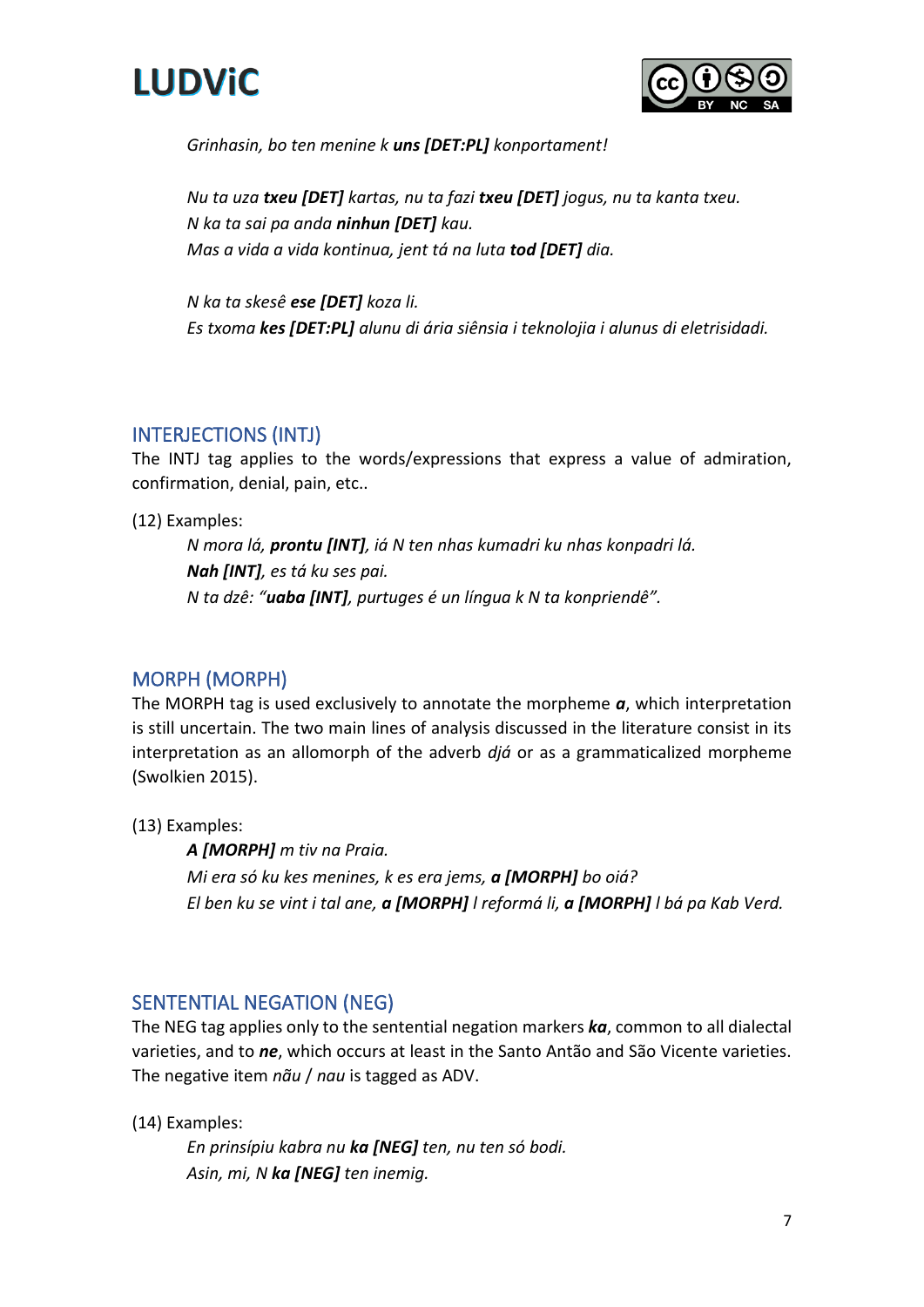



*Bo ka [NEG] podê ergí d bo lugar. N spiá pa un banda, N spiá pa ot, N dzê "ese ne [NEG] é Roterdam". Tud menine el ne [NEG] é igual. N spiá kes jent, nen un d es e ne [NEG] era kriol.*

### <span id="page-7-0"></span>NAMES (N and NPR)

The N tag applies to all names. The proper names (person's names, places, institutions or others) receive the NPR tag.

(15) Examples:

*Mas é poti [N] di barru [N], bandeja [N] di barru [N]. Kantu N pidiba noiba [N:F] pa N kaza, trinta dia pa N podê dá rasposta. N ben Merka k dznov anes [N:PL] d idad. Dipos dexa arma sfria un kuzinha [N:DIM], pô leti.*

*É lá mas pa riba, lá pa Água di Gatu [NPR]. Agó bo ta fazê bo kaza é na Kab Verd [NPR] agó. No tá stod ta sperá desizãu d Ministériu d Edukasãu [NPR].*

### <span id="page-7-1"></span>NUMERALS (NUM)

The NUM tag applies to ordinal numerals, as well as to dates and to hours.

(16) Examples:

*N kaza di dizaseis [NUM] anu di idadi. Tres [NUM] irmon, dos [NUM] motx, un [NUM] fema.*

*N bá pa Sãu Tomé na 1955 [NUM], N ben na 66 [NUM]. Mi, N ta saí d ali 12h30 [NUM] kansod, stresod.*

### <span id="page-7-2"></span>PUNCTUATION (PNT) and GRAPHIC SIGNS (GR)

Punctuation marks (period, comma, exclamation point, question mark, colon, ellipsis, and semicolon) are tagged as PNT. Other graphic signs (dash, quotation marks, etc.) are tagged as GR.

(17) Examples:

*N ingravida-s li, [PNT] N fika prenha li, [PNT] N bá parí na Praia. [PNT] Kum é k N ta dzê? [PNT] Sonsent é k ta uzá "[GR] txuk"[GR].*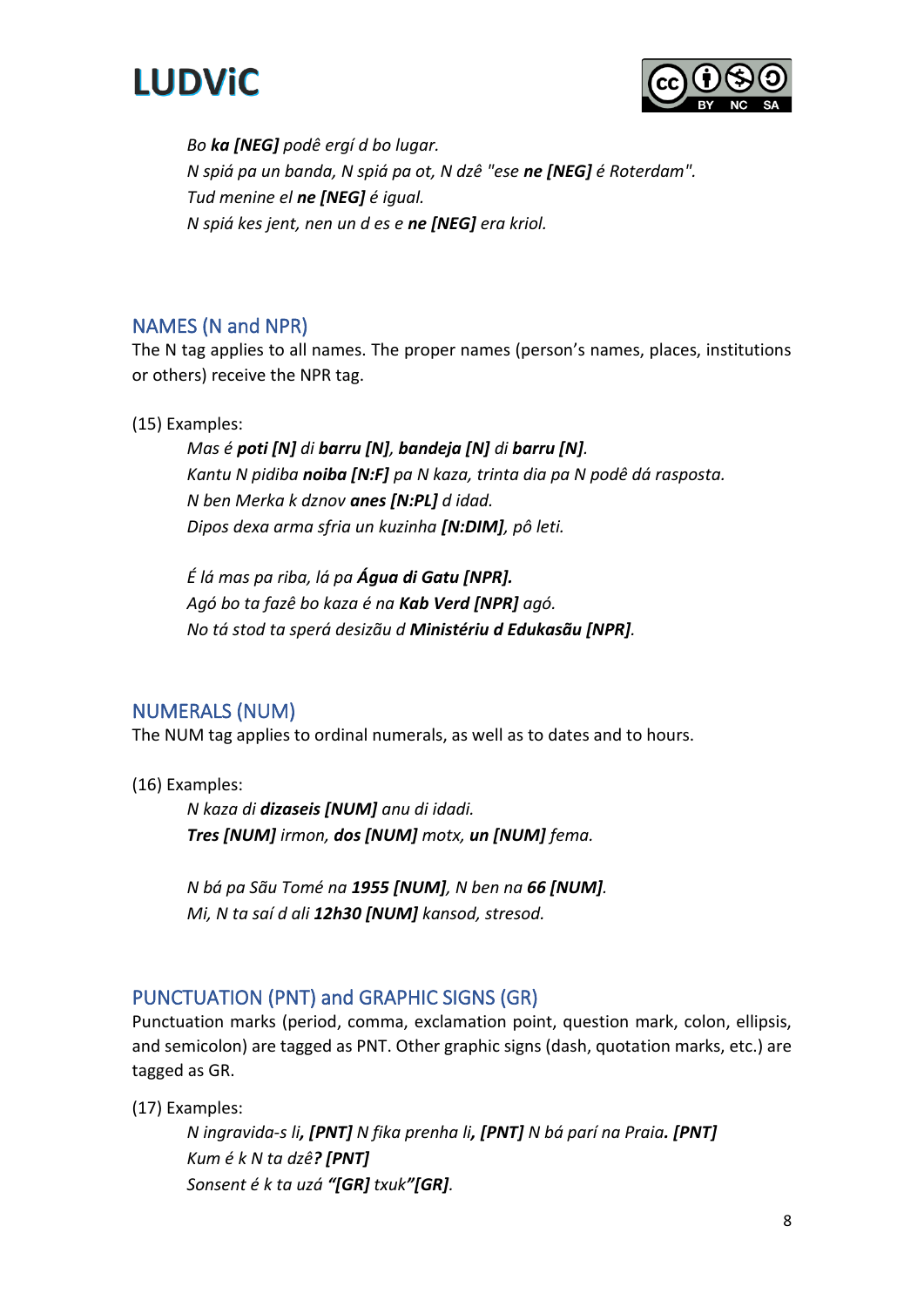

### <span id="page-8-0"></span>PROGRESSIVE (PROG)

The PROG tag applies to the morphemes *tita* (in the windward varieties), *sata, ata* and *sta* (in the leeward varieties), markers of the progressive aspect (Pratas 2018a, 2018b).

(18) Examples:

*Mod k só gó k bo tita [PROG] djgá na kaza? Grinhasin pai tita [PROG]saí, mãi tita [PROG]saí, enton es tita [PROG] dxá kargu d edukasãu d ses fidj só pa skola.*

*Mas djá N monda, sata [PROG] ten un kuzinha ki nu ta vivê na el, aian. Alguns zonas sata [PROG] fazedu txeu.*

*I daki a alguns anu N ka sabi mó ki nu ata [PROG] fazi. Si N ata [PROG] meste algen pa N poi na trabadju, klaru ki N ta poi (…)*

*Es ka sta [PROG] paga-bu kel dinheru.* (…) *e sta [PROG] mestê un psoa pa pinta un kuzinhas pra lá pa el ta pô dose.*

### <span id="page-8-1"></span>PREPOSITIONS (PREP)

The PREP tag applies to all prepositions, regardless of the contexts in which they occur. The same tag is used to annotate the lexical items *komu/kom*, *modi/mod/mó*, *sima/suma* and *moda* when these occur in 'comparative contexts'.

(19) Examples:

*Asves es ta teimá má [PREP] mi. Agora no tá feká asin k [PREP] grasa d el bai. Na [PREP] mensájen é só kriol. Mas, apartir [PREP] di momentu ki N entra, N ta gosta. (…) pamodi é nos kultura ki nu atxa desdi [PREP] tenpus antigus. Es ta vira un melting pot modi [PREP] United Nations, nãu? Mó [PREP] Nasõis Unidas. Kom [PREP] es ta dzê, li ten mas opurtunidad pa traboi. Maior parti di atividadi propi é agrikultura, tantu di sekeiru komu [PREP] di regadiu. Santa Katarina i Sal é diferenti sima [PREP] séu ku terra. Normalmenti, mi, sima [PREP] N ta pensa, N ta krê ser un pisikólogu (...)*

*Kada ilha ten se sutak, moda [PREP] vosê sabê, má nós tud (...)*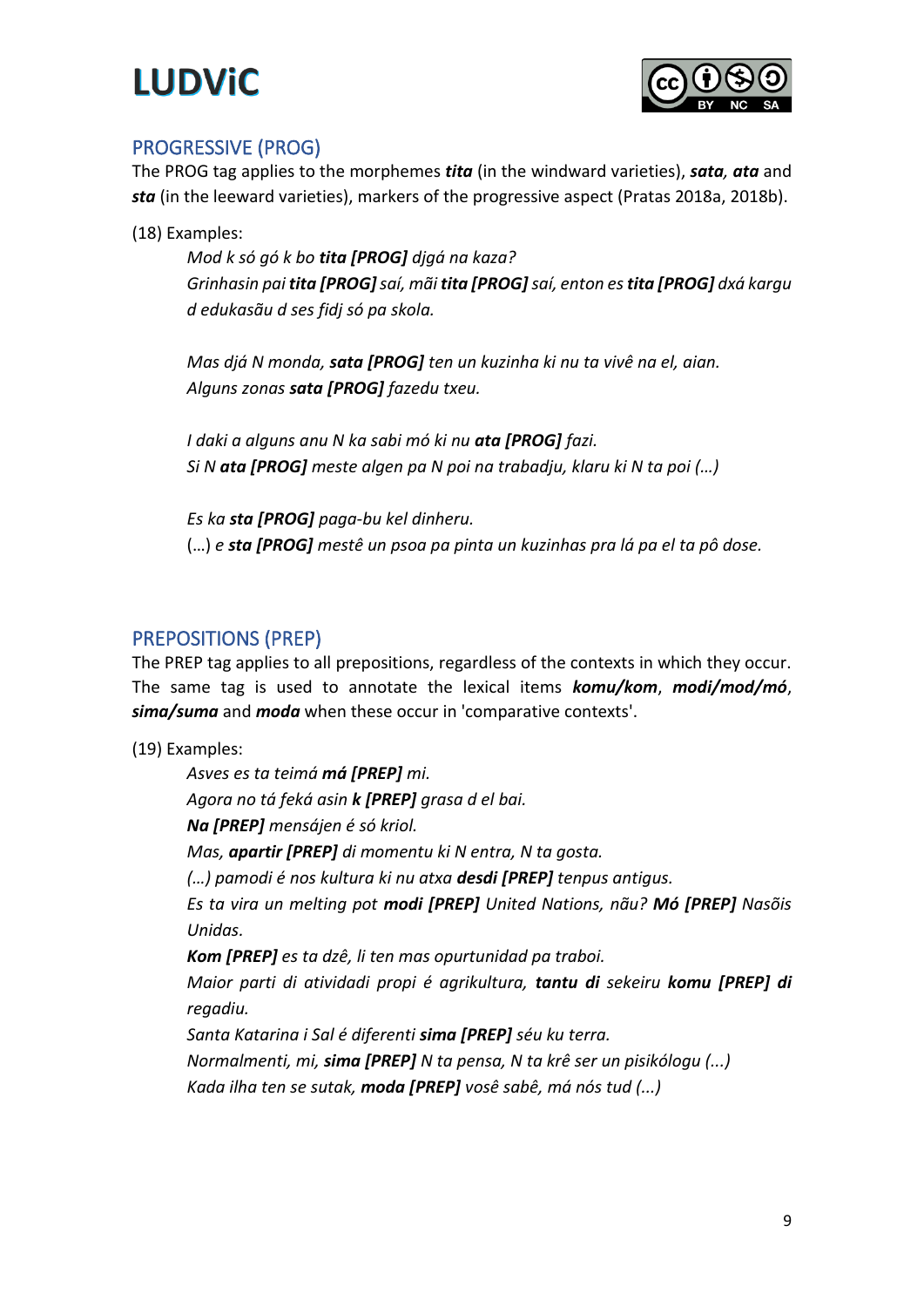

### <span id="page-9-0"></span>PRONOUNS (PRON)

The PRON tag applies to interrogative (*kuzé, kantu, kenha*, etc.), relative (*ki / k*), and indefinite (*isu, istu, nada, ninhun, ningen*, etc.) lexical items. This label does not apply to personal, possessive and reflex pronouns.

(20) Examples:

*N ten konsulta, N ten medikament, kuzé [PRON] mas k N krê? Nhos é kantu [PRON]? Bu ka sabi é kenha [PRON]?*

*Kel ki [PRON] é filha ki [PRON] manda buska mi di Purtugal ten tres. Mi mas ken [PRON] k tá morá lá ka ten konhesiment.*

*Grinhasin, eses menine, es ta sin nada [PRON] i ese ajitasãu k es ten na vida... Ninhun [PRON] ka stá ku mi. Es ka ten ningen [PRON] pa konpanha-s.*

### <span id="page-9-1"></span>PERSONAL PRONOUNS (PP1 / PP2)

The PP1 tag applies to free personal pronouns and to clitics, and the PP2 tag applies to strong pronouns. Both tags are followed, after a period ( . ), by the person and number to which the pronoun corresponds. Tables 1 and 2 bring together the free, clitic and strong pronominal forms that occur in the corpus.

|                |                   | <b>Clitic Forms</b>           |                     |               |
|----------------|-------------------|-------------------------------|---------------------|---------------|
| <b>POS</b>     | <b>Free Forms</b> | <b>Without a</b><br>left host | With a left<br>host | <b>LEXEME</b> |
| <b>PP1.1SG</b> | mi, min           | N                             | m                   | mi            |
| <b>PP1.2SG</b> | bo                | bu                            | bu, b, u            | bo            |
| <b>PP1.2SG</b> | nho               | nhu                           |                     | nho           |
| <b>PP1.2SG</b> | nha               | nha                           |                     | nha           |
| <b>PP1.2SG</b> | bzot              |                               |                     | bzot          |
| <b>PP1.2SG</b> | vosê, bosê        |                               |                     | vosê          |
| <b>PP1.3SG</b> | el                | e                             |                     | el            |
| PP1.1PL        | nos               | nu, no                        | nu                  | nos           |
| PP1.2PL        | nhos              |                               |                     | nhos          |
| PP1.2PL        | vosês, bosês      |                               |                     | vosês         |
| PP1.2PL        | bzot              |                               |                     | bzot          |
| PP1.3PL        | es                |                               | S                   | es            |

Table 1 – Free and Clitic Personal Pronouns (PP1)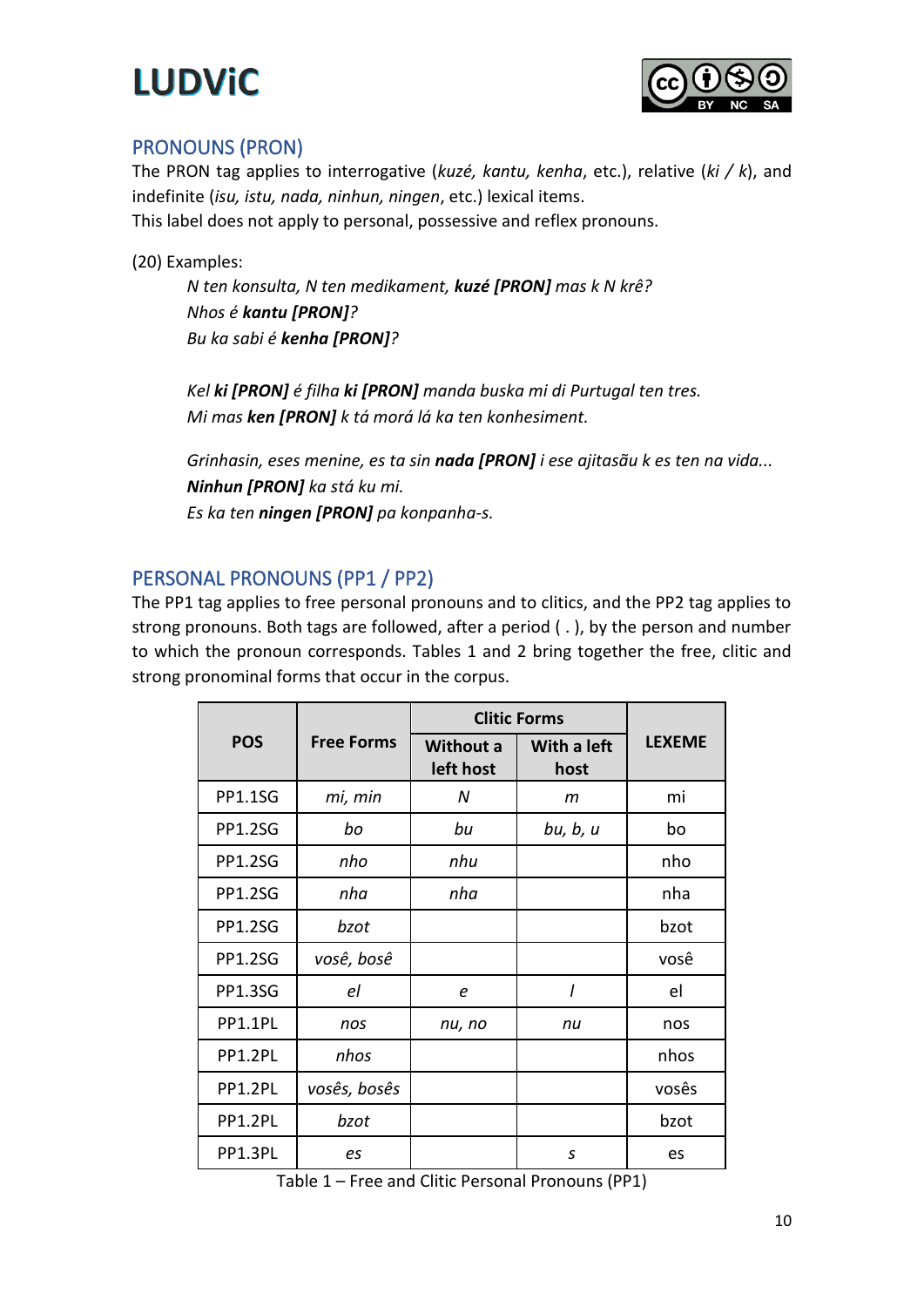



| <b>POS</b>     | <b>Strong Forms</b> | <b>LEXEME</b> |
|----------------|---------------------|---------------|
| <b>PP2.1SG</b> | ami                 | ami           |
| <b>PP2.2SG</b> | abo                 | abo           |
| <b>PP2.2SG</b> | anho                | anho          |
| <b>PP2.2SG</b> | anha                | anha          |
| <b>PP2.3SG</b> | ael                 | ael           |
| PP2.1PL        | ano, anos           | anos          |
| PP2.2PL        | anhos               | anhos         |
| PP2.3PL        | aes                 | aes           |

Table 2 – Strong Personal Pronouns (PP2)

### <span id="page-10-0"></span>POSSESSIVE PRONOUNS (PPOSS)

The PPOSS tag only applies to possessive pronouns. It is always followed, after a period ( . ), by the person and number to which the pronoun corresponds.

Table 3 gathers the possessive pronouns attested in the corpus.

| <b>POS</b> | <b>Pronominal Forms</b> | <b>LEXEME</b> |
|------------|-------------------------|---------------|
| PPOSS.1SG  | nha, mi, mia, minha     | nha           |
| PPOSS.1SG  | (di) meu                | meu           |
| PPOSS.2SG  | bo, bu, u               | bu            |
| PPOSS.2SG  | (di) bosa               | bosa          |
| PPOSS.2SG  | bzot                    | bzot          |
| PPOSS.3SG  | se, si                  | se            |
| PPOSS.3SG  | (di) sel, (di) seu      | seu           |
| PPOSS.1PL  | nos                     | nos           |
| PPOSS.2PL  | nhas, mias, mis         | nhas          |
| PPOSS.2PL  | bos, bus                | bus           |
| PPOSS.3PL  | ses, sis                | ses           |

Table 3 – Possessive Pronouns (PPOSS)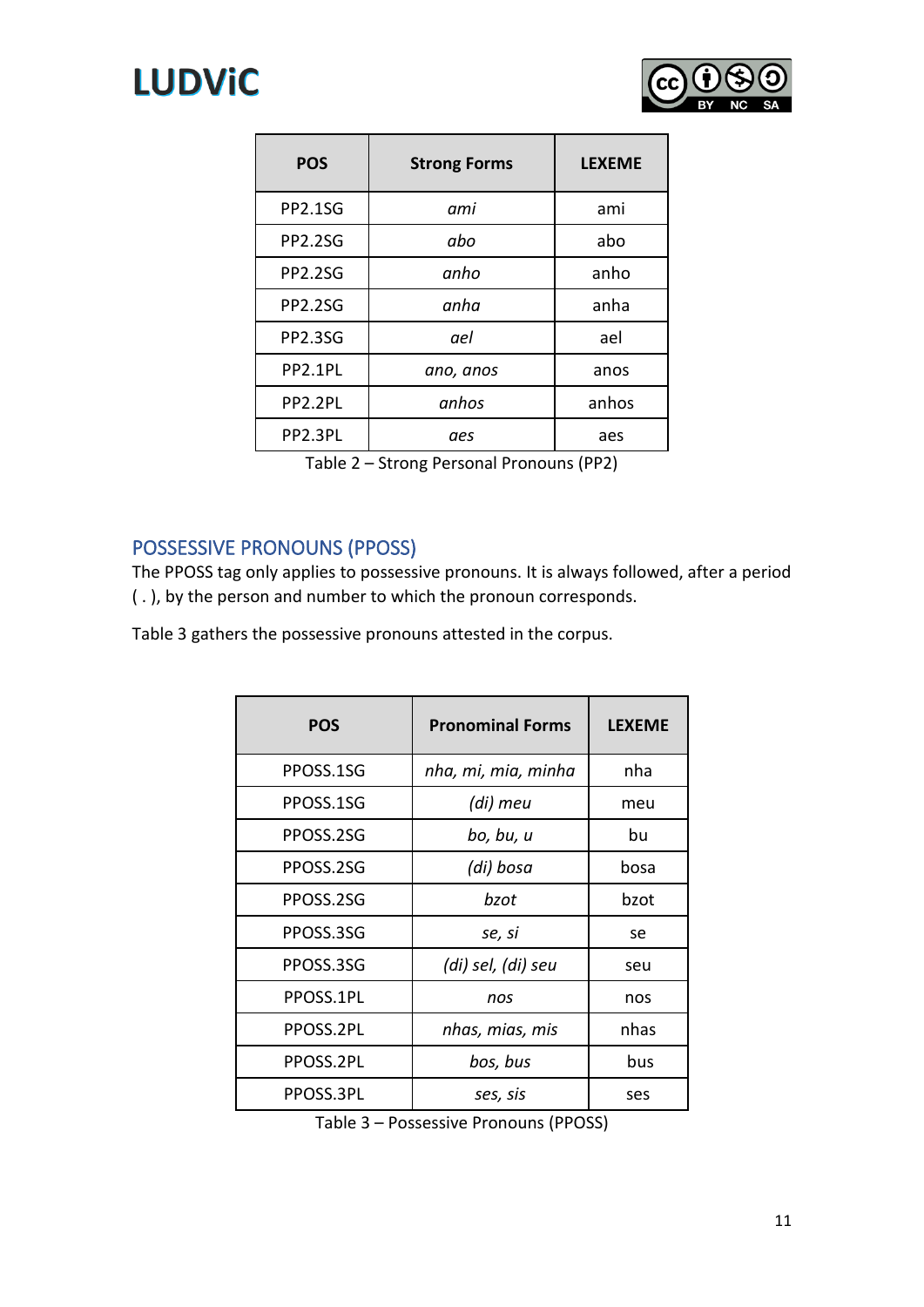



### <span id="page-11-0"></span>REFLEXIVITY (REFL)

The REFL tag applies to the reflexive forms. In Caboverdean, reflexivity is conveyed through 'expressions' usually composed of a possessive pronoun followed by the lexical item *kabesa*. This tag, which includes the number and person corresponding to the possessive pronoun, applies to the entire expression. All forms are lexematized as *si kabesa*.

(21) Examples:

*Bu stá ingana bu kabesa [REFL.2SG] i bu ka stá (…) N ta konsidera nha kabesa [REFL.1SG] afrikanu, kabuverdianu afrikanu. iá e prega se kabesa [REFL.3SG]*

### <span id="page-11-1"></span>TEMPORAL (TEMP)

The TEMP tag applies, for now, to the morphemes *ta*, *tá* and *tava*, markers of the habitual aspect (Pratas 2018a, 2018b).

### (22) Examples:

*Enton txeu bes e ta [TEMP] bai pa ladu di kuzas mariadu. (…) pamodi iá bira riju, ka ta [TEMP] dá pa kumi. Es tá [TEMP] da-m lisensa pa bá konplementá kel disiplina. No tá [TEMP] betá koltxon na txon, no tá [TEMP] detá. Mas, mi, N tava [TEMP] priokupod purkê (…) Es tava [TEMP] feká li má mi, es tava [TEMP] ijda-m, es tá [TEMP] ta [TEMP] aprendê.*

### <span id="page-11-2"></span>VERBS (V)

The V tag applies to the base form of verbs. Most verbs receive this tag, since temporal interpretation in Caboverdean language is achieved by the combination of tense-modeaspect morphemes (TEMP and PROG tags) with the bare form of the verb, together with the linguistic and extra-linguistic context (Pratas 2018b).

### (23) Examples:

*N ben [V] pa nha terra. (…) ta kunsa [V] ben [V] laba [V] pa bisti [V] pa bá [V] skola. Ten kes ki ta lavora [V], ten kes ki ta simia [V], ten kes ki ta monda [V] (…)*

### ➢ **V:PAST**

Forms containing the past morpheme *-ba*, which occurs predominantly in leeward varieties, are tagged as V:PAST.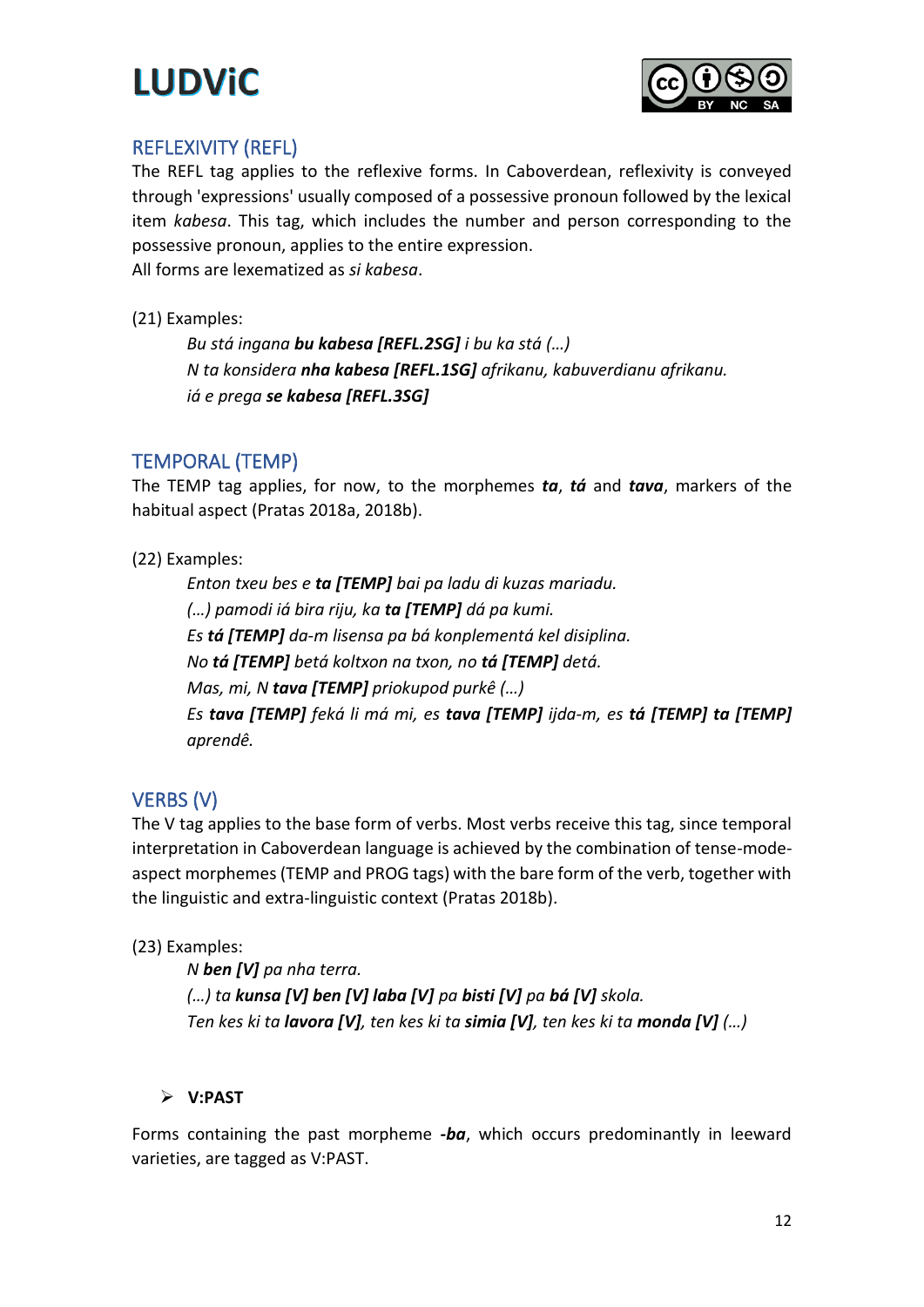



### (24) Examples:

*Mi, N ka baba [V:PAST] skola, mas N ka morri. Senpri N ta flaba [V:PAST] ma N gostaba [V:PAST] di trabadjaba [V:PAST] asin. Riba kaza ta manxeba [V:PAST] kes areinha finu, pretu, bunitu.*

### ➢ **V:PART**

The V:PART tag applies to past participles that appear in compound tenses and in the passive voice. The past participle is formed with the postverbal morphemes *-du / -d*.

(25) Examples:

*Pamodi alves ta fladu [V:PART] asin. Asin k no foi kriod [V:PART], nãu é? Es ka ta fazedu [V:PART] nada di kes animasãu.*

### ➢ **V:PART.PAST**

The V:PART.PAST tag applies to participle forms that contain the postverbal morpheme *-da*, which occurs in passive structures that refer to a time previous to the 'simple' passive.

(26) Examples:

*Na kel altura ta bada [V:PART.PAST] pa Sãu Tomé era kontratadu (…) Kel bes ta flada [V:PART.PAST] resebedoria. É kes kuza asin mas ki ta kunprada [V:PART.PAST] na loja.*

### ➢ **V.PRES / V.PAST / V.FUT**

The suppletive verb forms, generally Portuguese forms with inflectional morphemes that are atypical in the Caboverdean verbal system, receive the main tag V, followed by the tag with generic specification of the verb tense: PRES (present), PAST (past) and FUT (future) .

As previously mentioned (point 1 - lexematization), in these cases, the period ( . ) is used to separate the main category from the subcategory and it is assigned the Portuguese lexeme.

(27) Examples:

*Vida na Sãu Tomé era [V.PAST] tantu difísil pamó é fetu skravu. El tivi [V.PAST] lá oitu anu. Grasas a Deus, N foi [V.PAST] d kes numiod. A bzot imajiná s bo tiver [V.FUT] ta pasá na rua, trankuil, bo sintí vontad (…) Ántis di N ben pa Sal, N ta vivia [V.PAST] na Sãu Nicolau ku un pai di fidju. (…) nha pai, N sabia [V.PAST] manera k el tava asotá nos.*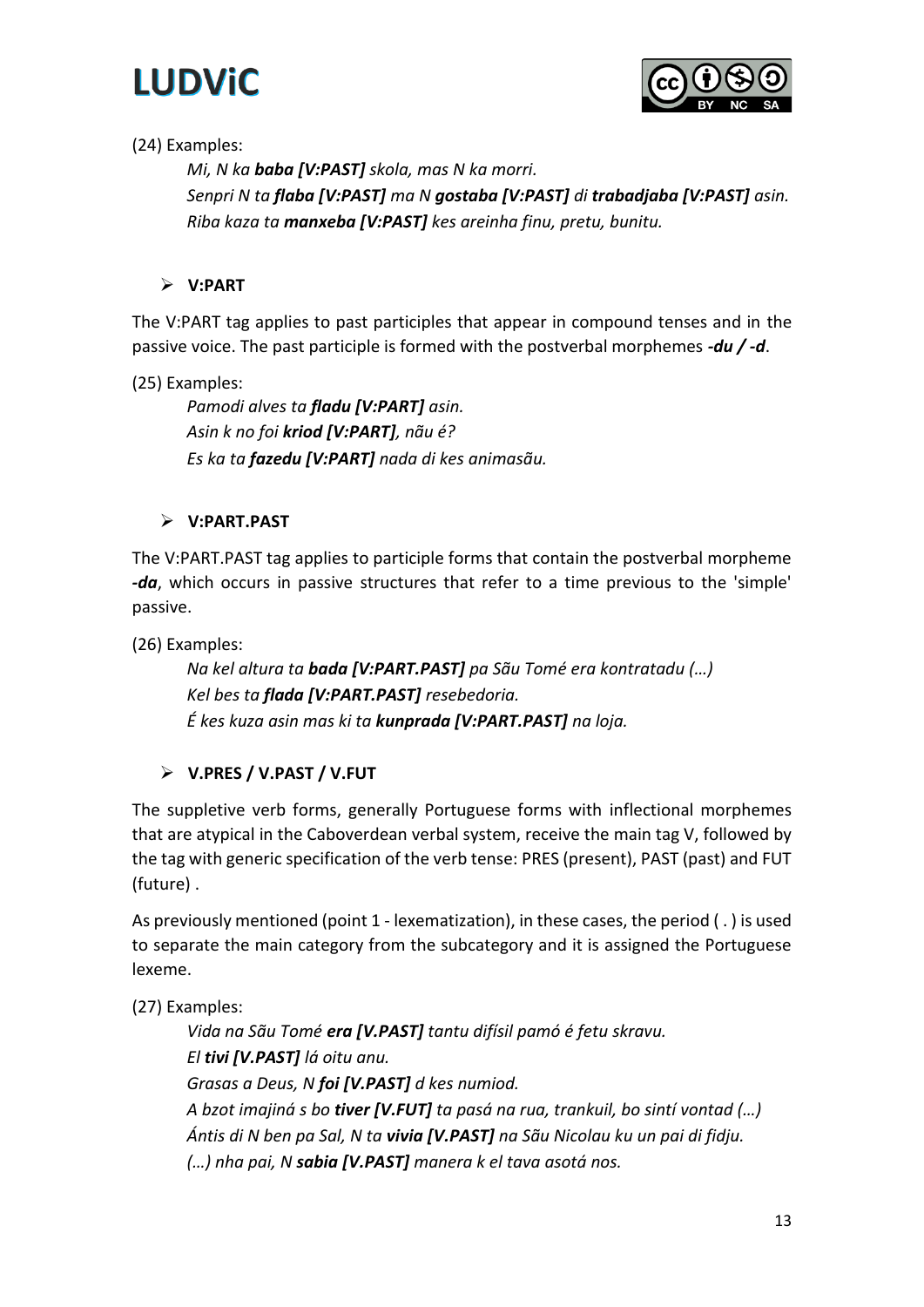



### **List of POS tags**

| <b>Meaning</b>     | POS tag        |             |
|--------------------|----------------|-------------|
| Acronym            | <b>ACR</b>     |             |
|                    |                | F           |
| Adjective          | <b>ADJ</b>     | PL          |
|                    |                | <b>DIM</b>  |
| Adverb             | ADV            | <b>DIM</b>  |
| Conjunction        | <b>CONJ</b>    |             |
| Determiner         |                | F           |
|                    | DET            | PL          |
| Interjection       | <b>INTJ</b>    |             |
| Morph              | <b>MORPH</b>   | --          |
| Phrasal negation   | <b>NEG</b>     |             |
|                    |                | F           |
| Name               | N              | PL          |
|                    |                | <b>DIM</b>  |
| Proper name        | <b>NPR</b>     |             |
| Numeral            | <b>NUM</b>     |             |
| Punctuation        | <b>PNT</b>     |             |
| Preposition        | <b>PREP</b>    |             |
| Progressive        | <b>PROG</b>    |             |
| Pronoun            | <b>PRON</b>    | PL          |
|                    | <b>PP1/PP2</b> | 1SG / PL    |
| Personal pronoun   |                | 2SG / PL    |
|                    |                | 3SG / PL    |
|                    | <b>PPOSS</b>   | 1SG / PL    |
| Possessive pronoun |                | 2SG / PL    |
|                    |                | 3SG / PL    |
| Graphic sign       | GR             |             |
| Temporal           | <b>TEMP</b>    |             |
|                    | v              | <b>PART</b> |
|                    |                | <b>PRES</b> |
| Verb               |                | <b>PAST</b> |
|                    |                | <b>FUT</b>  |